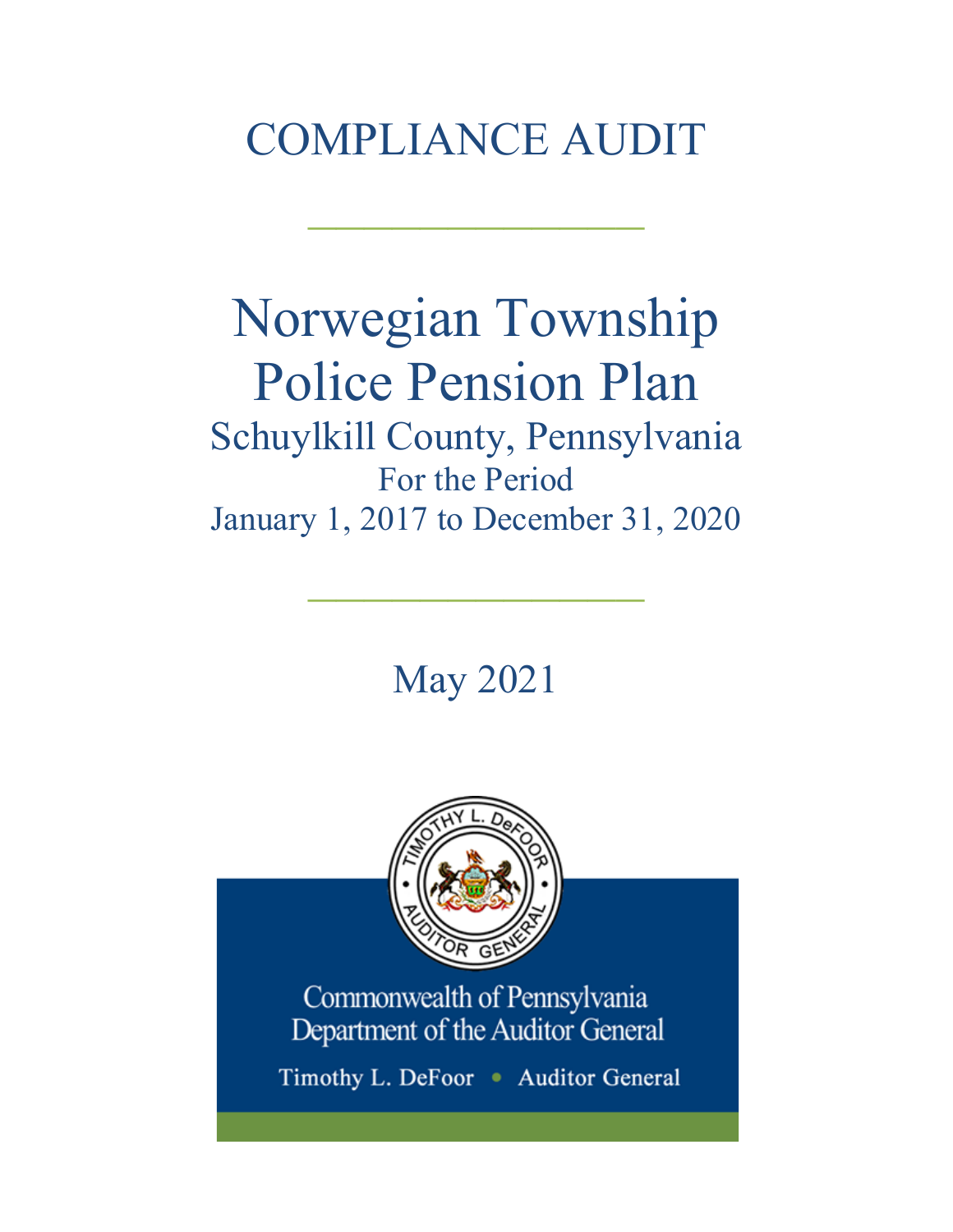

**Commonwealth of Pennsylvania** Department of the Auditor General Harrisburg, PA 17120-0018 Facebook: Pennsylvania Auditor General Twitter: @PAAuditorGen www.PaAuditor.gov

TIMOTHY L. DEFOOR **AUDITOR GENERAL** 

Board of Township Supervisors Norwegian Township Schuylkill County Mar Lin, PA 17951

We have conducted a compliance audit of the Norwegian Township Police Pension Plan for the period January 1, 2017 to December 31, 2020. We also evaluated compliance with some requirements subsequent to that period when possible. The audit was conducted pursuant to authority derived from the Municipal Pension Plan Funding Standard and Recovery Act (Act 205 of 1984, as amended, 53 P.S. § 895.402(j)), which requires the Auditor General, as deemed necessary, to audit every municipality which receives general municipal pension system state aid and every municipal pension plan and fund in which general municipal pension system state aid is deposited. The audit was not conducted, nor was it required to be, in accordance with Government Auditing Standards issued by the Comptroller General of the United States. We planned and performed the audit to obtain sufficient, appropriate evidence to provide a reasonable basis for our finding and conclusions based on our audit objectives. We believe that the evidence obtained provides a reasonable basis for our finding and conclusions based on our audit objectives.

The objectives of the audit were:

- 1. To determine if municipal officials took appropriate corrective action to address the finding contained in our prior report; and
- 2. To determine if the pension plan was administered in compliance with applicable state laws, regulations, contracts, administrative procedures, and local ordinances and policies.

Our audit was limited to the areas related to the objectives identified above. To determine if municipal officials took appropriate corrective action to address the finding contained in our prior report, we inquired of plan officials and evaluated supporting documentation provided by officials evidencing that the suggested corrective action has been appropriately taken. To determine whether the pension plan was administered in compliance with applicable state laws, regulations, contracts, administrative procedures, and local ordinances and policies, our methodology included the following: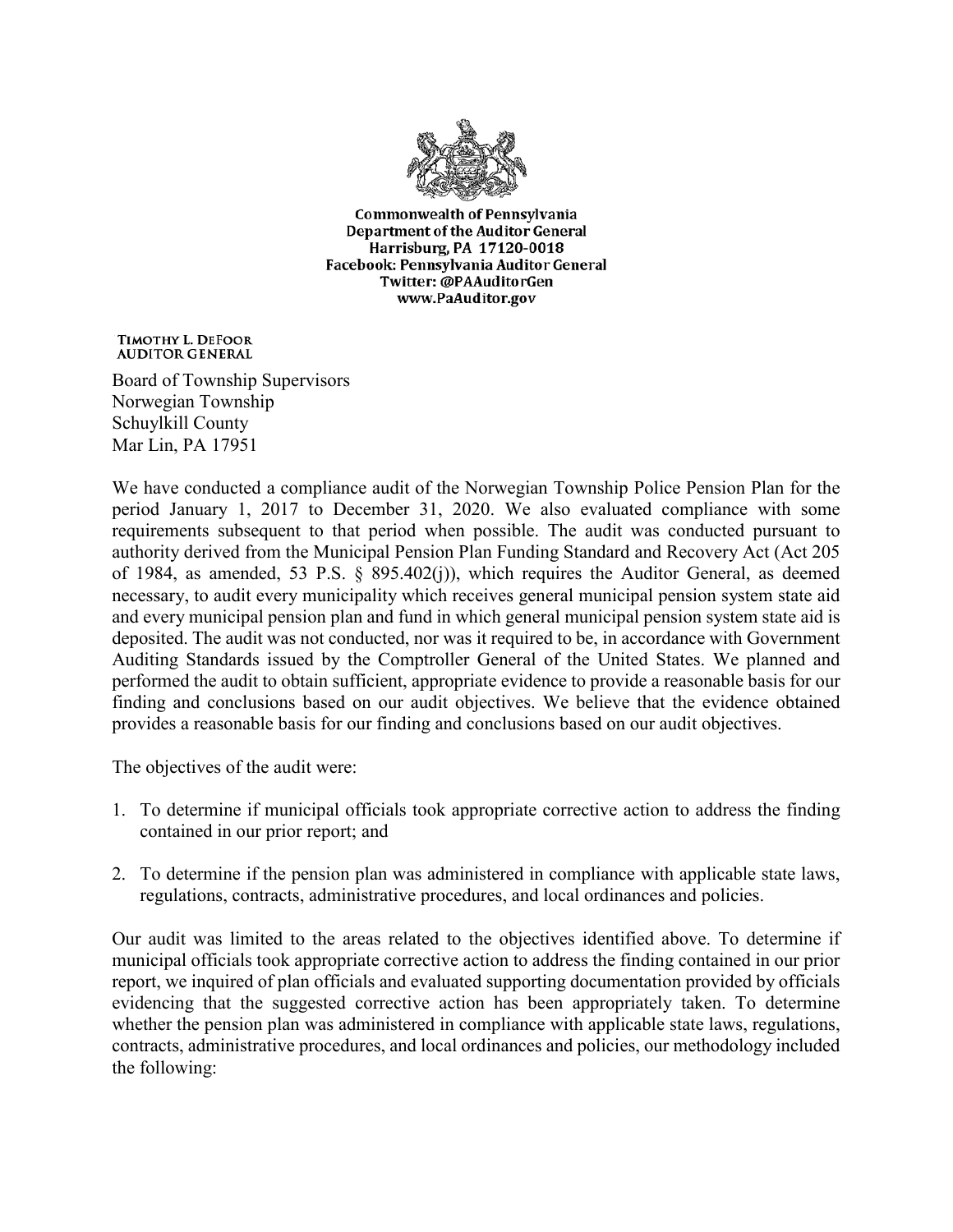- ⋅ We determined whether annual employer contributions were calculated and deposited in accordance with the plan's governing document and applicable laws and regulations by examining the municipality's calculation of the plan's annual financial requirements and minimum municipal obligation (MMO) and comparing these calculated amounts to amounts actually budgeted and deposited into the pension plan as evidenced by supporting documentation.
- We determined that there were no employee contributions required by the plan's governing document and applicable laws and regulations for the years covered by our audit period.
- We determined that there were no benefit calculations prepared for the years covered by our audit period.
- We determined whether the January 1, 2017 and January 1, 2019 actuarial valuation reports were prepared and submitted by March 31, 2018 and 2020, respectively, in accordance with Act 205 and whether selected information provided on this report is accurate, complete, and in accordance with plan provisions to ensure compliance for participation in the state aid program by comparing selected information to supporting source documentation.

Township officials are responsible for establishing and maintaining effective internal controls to provide reasonable assurance that the Norwegian Township Police Pension Plan is administered in compliance with applicable state laws, regulations, contracts, administrative procedures, and local ordinances and policies. As previously described, we tested transactions, interviewed selected officials, and performed procedures to the extent necessary to provide reasonable assurance of detecting instances of noncompliance with legal and regulatory requirements or noncompliance with provisions of contracts, administrative procedures, and local ordinances and policies that are significant within the context of the audit objectives.

The results of our procedures indicated that, in all significant respects, the Norwegian Township Police Pension Plan was administered in compliance with applicable state laws, regulations, contracts, administrative procedures, and local ordinances and policies, except as noted in the following finding further discussed later in this report:

```
Finding – Partial Compliance With Prior Audit Recommendation – Failure To 
Pay The Minimum Municipal Obligation Of The Plan
```
The finding contained in this audit report repeats a condition that was cited in our previous report that has not been corrected by township officials. We are concerned by the township's failure to correct this previously reported finding and strongly encourage timely implementation of the recommendation noted in this audit report.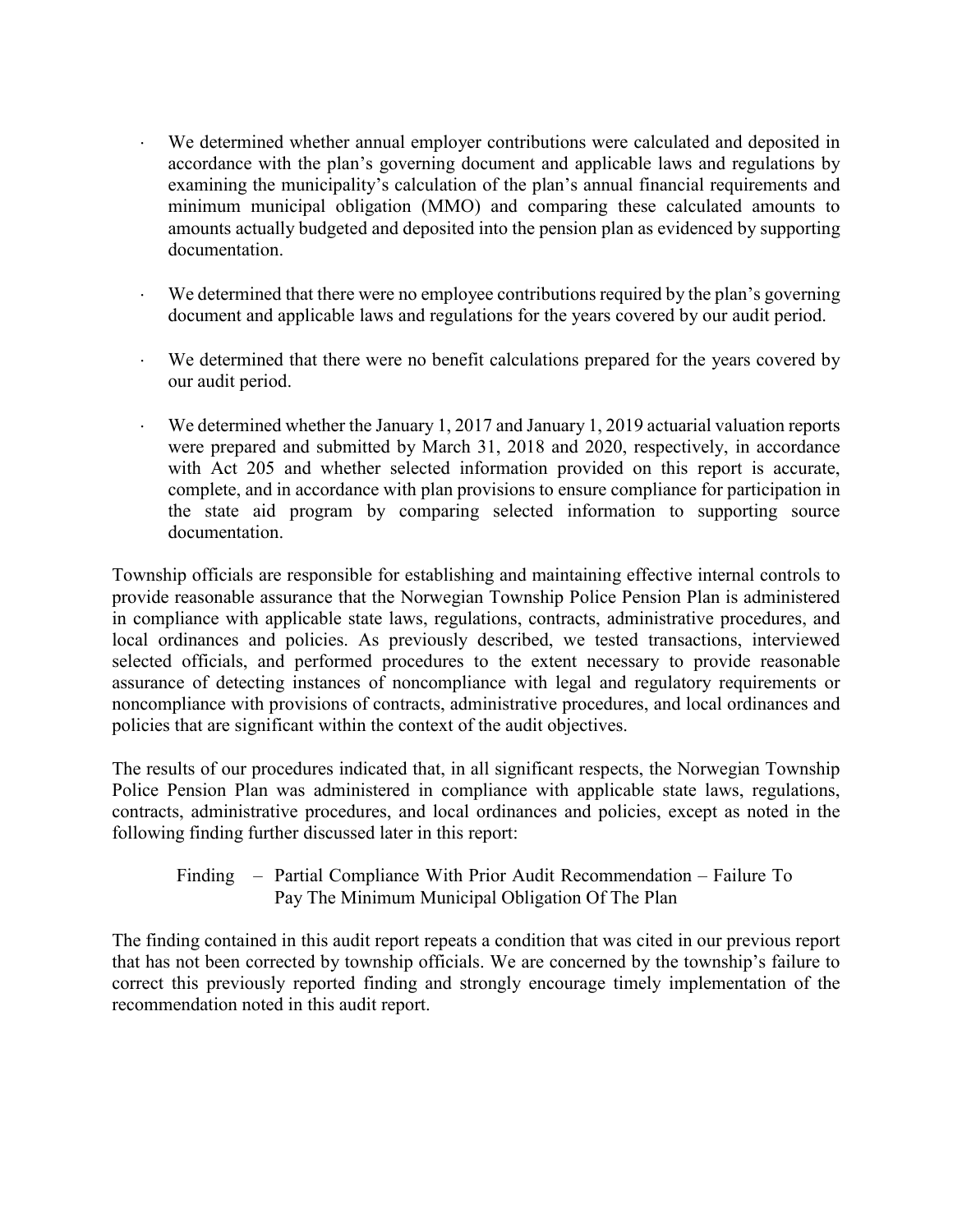The accompanying supplementary information is presented for purposes of additional analysis. We did not audit the information or conclude on it and, accordingly, express no form of assurance on it.

The contents of this report were discussed with officials of Norwegian Township and, where appropriate, their responses have been included in the report. We would like to thank township officials for the cooperation extended to us during the conduct of the audit.

 $\overline{1_{im \text{at}}}$  L. DeFoor

Auditor General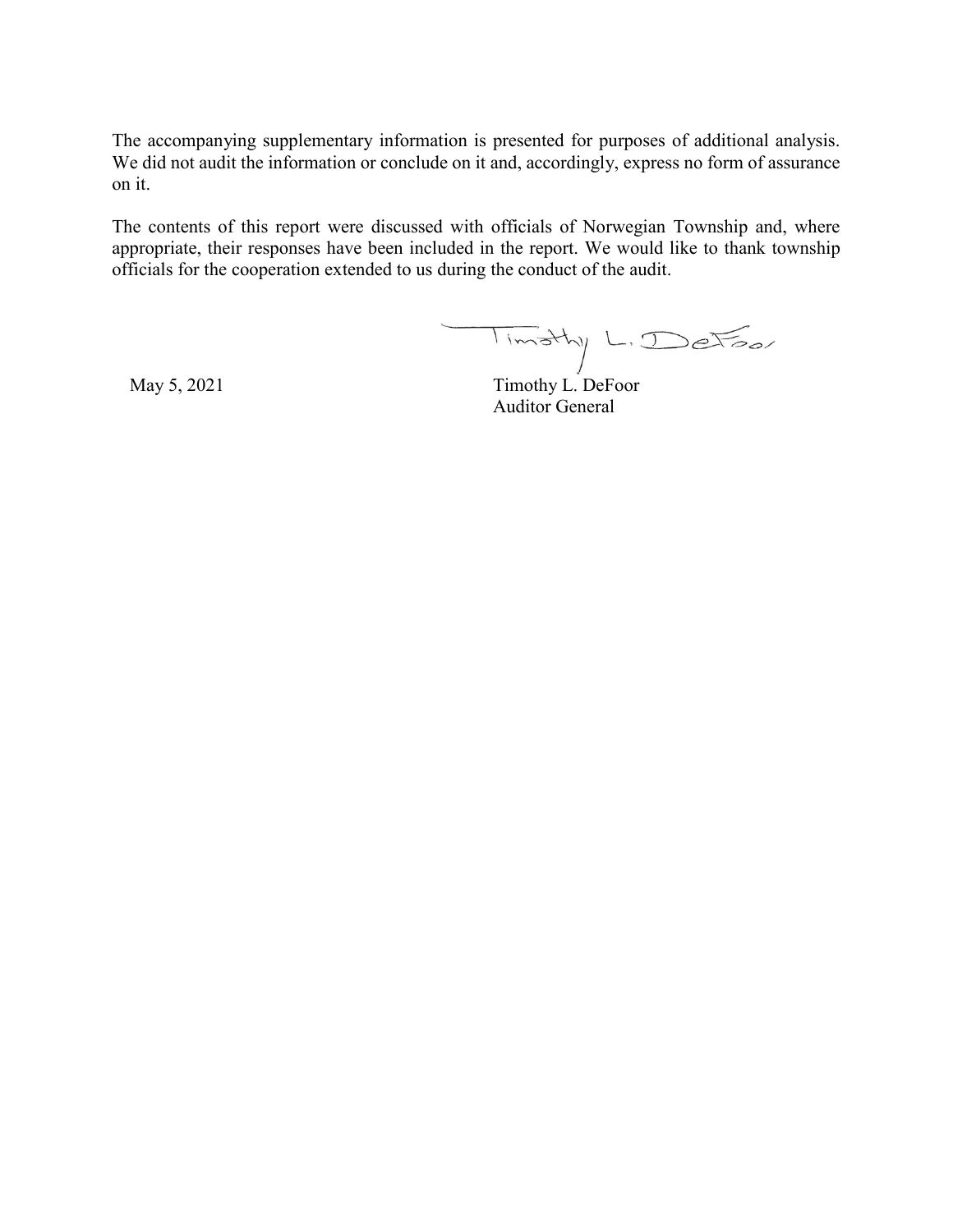# **CONTENTS**

|                                                                           | Page |
|---------------------------------------------------------------------------|------|
|                                                                           |      |
|                                                                           |      |
| Finding and Recommendation:                                               |      |
| Finding – Partial Compliance With Prior Audit Recommendation – Failure To |      |
|                                                                           |      |
|                                                                           |      |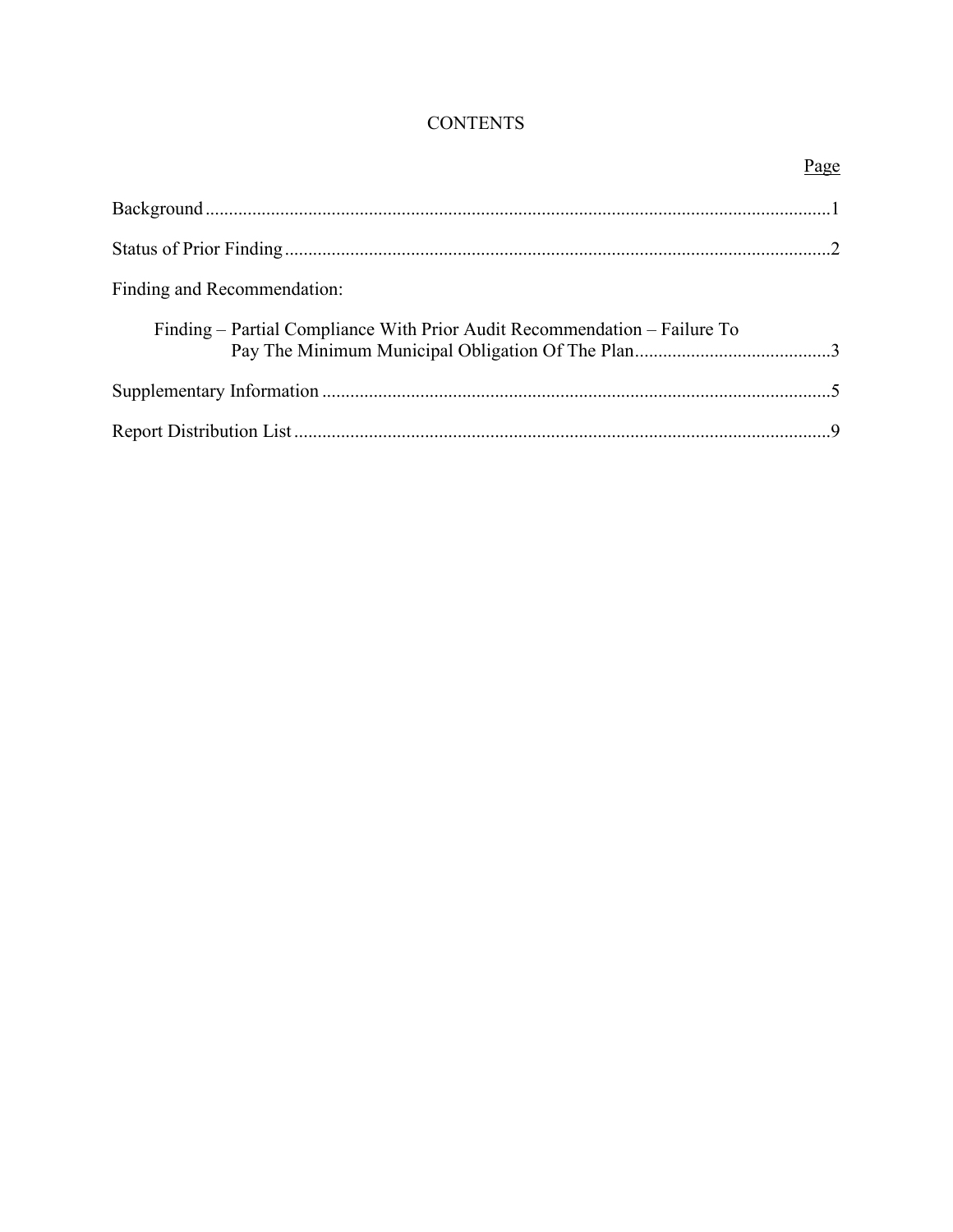#### **BACKGROUND**

On December 18, 1984, the Pennsylvania Legislature adopted the Municipal Pension Plan Funding Standard and Recovery Act (P.L. 1005, No. 205, as amended, 53 P.S. § 895.101 et seq.). The Act established mandatory actuarial reporting and funding requirements and a uniform basis for the distribution of state aid to Pennsylvania's public pension plans.

Annual state aid allocations are provided from a 2 percent foreign (out-of-state) casualty insurance premium tax, a portion of the foreign (out-of-state) fire insurance tax designated for paid firefighters and any investment income earned on the collection of these taxes. Generally, municipal pension plans established prior to December 18, 1984, are eligible for state aid. For municipal pension plans established after that date, the sponsoring municipality must fund the plan for three plan years before it becomes eligible for state aid. In accordance with Act 205, a municipality's annual state aid allocation cannot exceed its actual pension costs.

In addition to Act 205, the Norwegian Township Police Pension Plan is also governed by implementing regulations published at Title 16, Part IV of the Pennsylvania Code and applicable provisions of various other state statutes including, but not limited to, the following:

Act 69 - The Second Class Township Code, Act of May 1, 1933 (P.L. 103, No. 69), as reenacted and amended, 53 P.S. § 65101 et seq.

The Norwegian Township Police Pension Plan is a single-employer defined benefit pension plan locally controlled by the provisions of an ordinance dated December 2, 1975, as amended, adopted pursuant to Act 69. The plan was established December 2, 1975. As of December 31, 2020, the plan had no active members, no terminated members eligible for vested benefits in the future, and one retiree receiving pension benefits.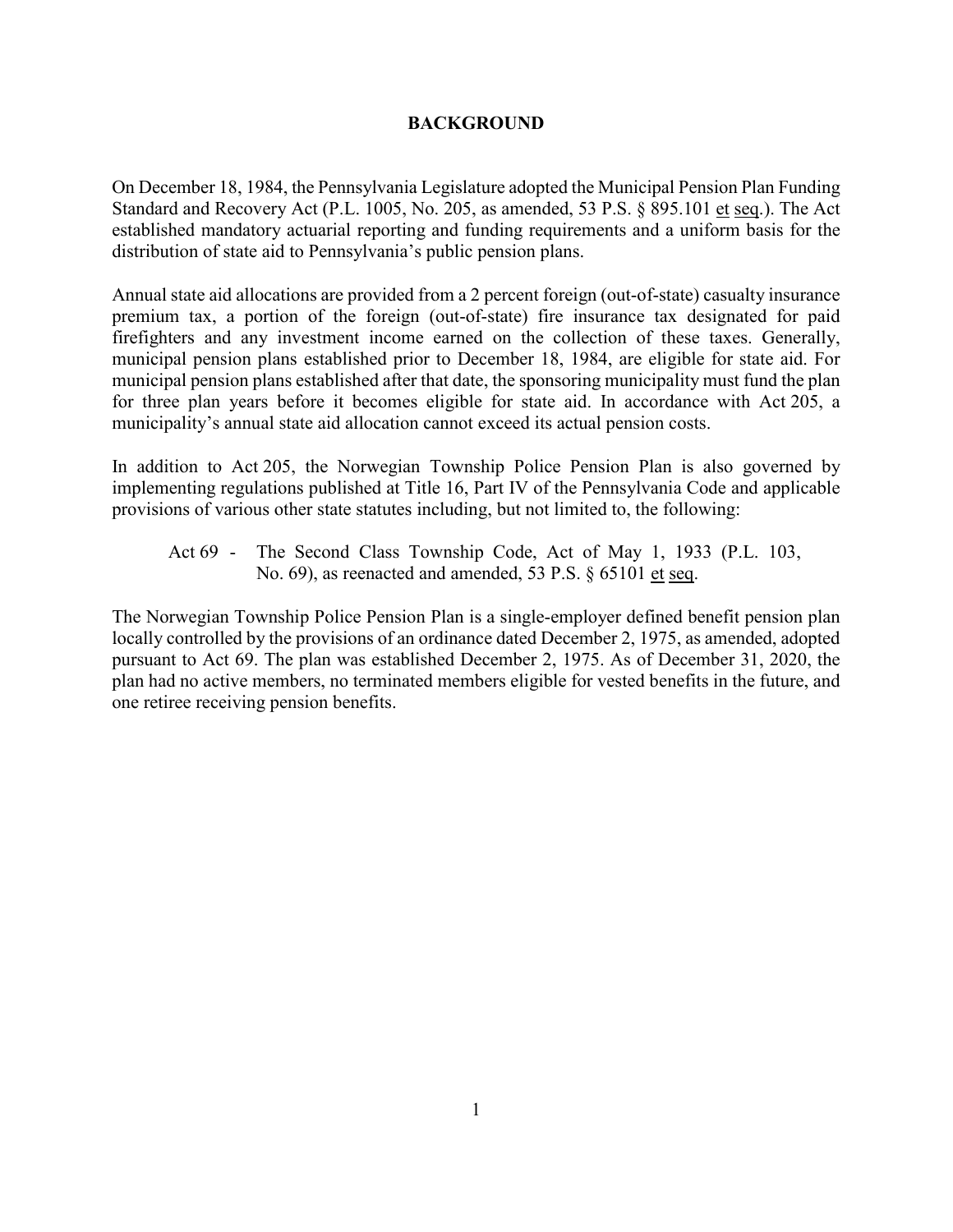## NORWEGIAN TOWNSHIP POLICE PENSION PLAN STATUS OF PRIOR FINDING

#### Partial Compliance With Prior Recommendation

Norwegian Township has partially complied with the prior recommendation concerning the following:

#### ∙ Failure To Pay The Minimum Municipal Obligation (MMO) Of The Plan

As disclosed in the prior audit report, the township established a receivable in the amount of \$129,364 for the outstanding 2010 MMO due the pension plan, with interest calculated annually on the outstanding amount, with the intention of paying \$10,000 per year beginning in 2013 towards this outstanding obligation. During subsequent audit periods, the township paid \$17,500 during 2013 and 2014 and \$15,620 during 2015 and 2016 towards this outstanding obligation. However, as disclosed in the most recent prior audit report, the township again failed to pay the MMO due its police pension plan for 2017 in the amount of \$3,018 as required by Act 205, thereby further increasing the total MMO funding deficiency due the police pension plan to \$156,750 as of December 31, 2017, which includes cumulative interest calculated from January 1 of the year the MMO was originally due. In addition, during the current audit period, the township paid an additional \$16,555 *(\$13,357 and \$3,190 for 2010 and 2017, respectively)* towards the outstanding MMO obligation; however, the township again failed to pay the annual MMO due its police pension plan as required by Act 205, as further discussed in the Finding and Recommendation section of this report.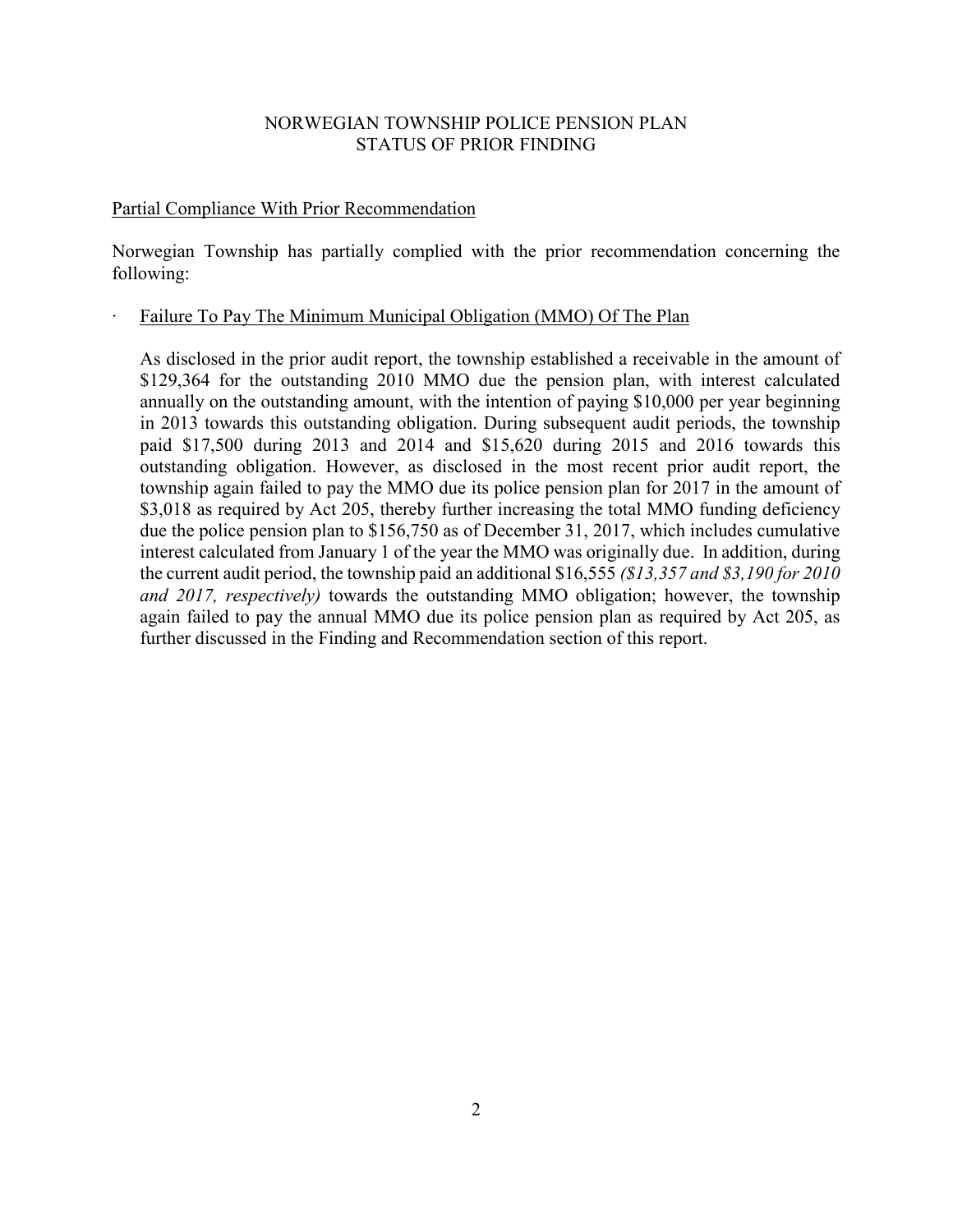#### NORWEGIAN TOWNSHIP POLICE PENSION PLAN FINDING AND RECOMMENDATION

## **Finding – Partial Compliance With Prior Audit Recommendation – Failure To Pay The Minimum Municipal Obligation Of The Plan**

Condition: As disclosed in the Status of Prior Finding section of this report, the township partially complied with our prior audit recommendation by depositing \$16,555 towards its outstanding MMO obligation during 2018. However, a similar condition occurred during the current audit period. The township again failed to pay the MMO that was due to the police pension plan for the years 2019 in the amount of \$3,445 and 2020 in the amount of \$3,445. Based on an estimate prepared by the plan's actuary, the total funding deficiency due to the township's police pension plan amounted to \$170,419 as of December 31, 2020.

Criteria: With regard to the MMO, Section 302(c) of Act 205 states, in part:

Annually, the chief administrative officer of the pension plan shall determine the minimum obligation of the municipality with respect to the pension plan for the following plan year.

Section 302(d) of Act 205 states, in part:

The minimum obligation of the municipality shall be payable to the pension plan from the revenue of the municipality.

Furthermore, Section 302(e) of Act 205 states, in part:

Any amount of the minimum obligation of the municipality which remains unpaid as of December 31 of the year in which the minimum obligation is due shall be added to the minimum obligation of the municipality for the following year, with interest from January 1 of the year in which the minimum obligation was first due until the date the payment is paid. . . .

Cause: As previously disclosed in the prior audit report, an arbitration award significantly changed the benefit structure of the township's police pension plan and effectively doubled the liabilities of the pension plan. Furthermore, the only active police officer retired under the changed benefit structure and elected a joint and 100% survivor annuity. With this retirement and no active police officers, the township is no longer eligible to receive state aid or employee contributions to help fund the liability. Furthermore, the township lacked the available resources to fully fund the outstanding 2010, 2019 and 2020 MMO obligations and ensure compliance with the prior audit recommendation.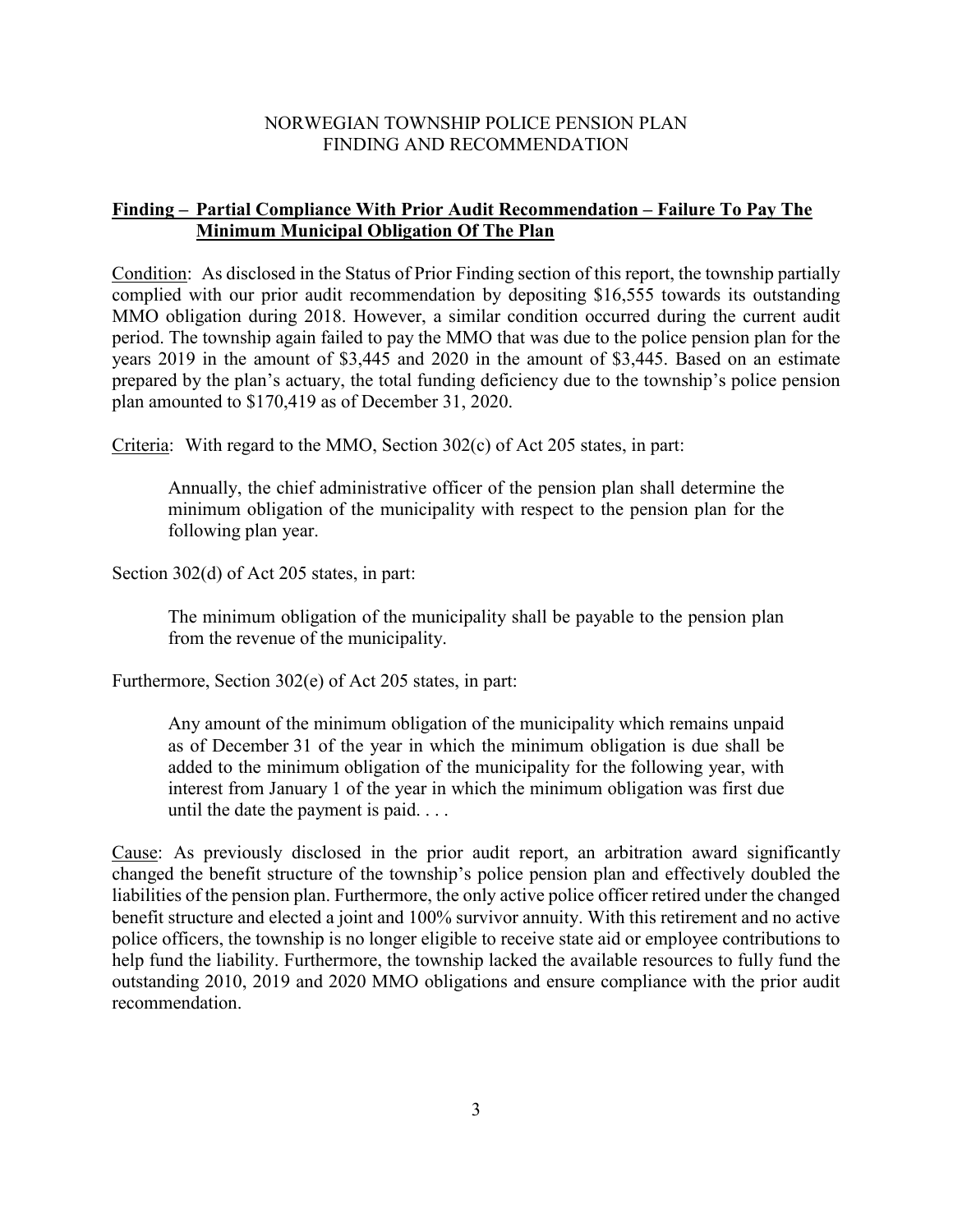#### NORWEGIAN TOWNSHIP POLICE PENSION PLAN FINDING AND RECOMMENDATION

#### **Finding – (Continued)**

Effect: The continued failure to fully pay the plan's MMO could result in the plan not having adequate resources to meet current and future benefit obligations to its remaining member. According to the plan's actuary, in its current condition, the trust account has approximately 15 percent of the necessary assets to meet future benefit liabilities. If the township fails to make future contributions and meets its 5 percent investment return benchmark each year while paying \$18,900 in benefits and approximately \$2,000 in expenses out of the fund each year, the trust account will be depleted during the 2022 plan year. If the township resumes its funding policy of contributing \$10,000 per year and meets its 5 percent investment return benchmark each year while paying \$18,900 in benefits payments and approximately \$2,000 in expenses out of the fund each year, the trust account will be depleted during the 2024 plan year. If at any point in the future, the Township does not meet its 5 percent investment return benchmark, the trust account would deplete at a faster rate. Without regard to Act 205 funding requirements, the actuary also determined that a minimum contribution of \$19,000 per year beginning with the 2021 plan year would be required in order to adequately fund the plan.

Due to the municipality's failure to fully pay the 2010 outstanding MMO as well as the 2019 and 2020 MMOs by the December 31 due dates, the municipality must add the outstanding MMO balances due to the current year's MMO and include interest, as required by Act 205.

Recommendation: We again recommend that the municipality pay the outstanding MMOs due to the police pension plan, for the years 2010, 2019 and 2020, with interest, in accordance with Section 302(e) of Act 205. A copy of the interest calculation must be maintained by the township for examination during our next audit of the plan.

Furthermore, we recommend that in the future, plan officials pay the full MMO due to the plan in accordance with Act 205.

Management's Response: Municipal officials agreed with the finding without exception, and indicated that the board of supervisors is planning on making a deposit in 2021 towards the outstanding MMOs.

Auditor's Conclusion: Based on the management response, the issue remains as stated since an annual payment plan is not a prescribed methodology for paying the plan's required MMO pursuant to Act 205. In addition, although the department is sympathetic to the borough's current fiscal situation and inability to eliminate the deficiency, continued underfunding and/or missed MMO payments will continue to result in a deteriorating funding status for the plan going forward.

Compliance will be monitored subsequent to the release of the audit report and through our next audit of the plan during the next audit of the plan.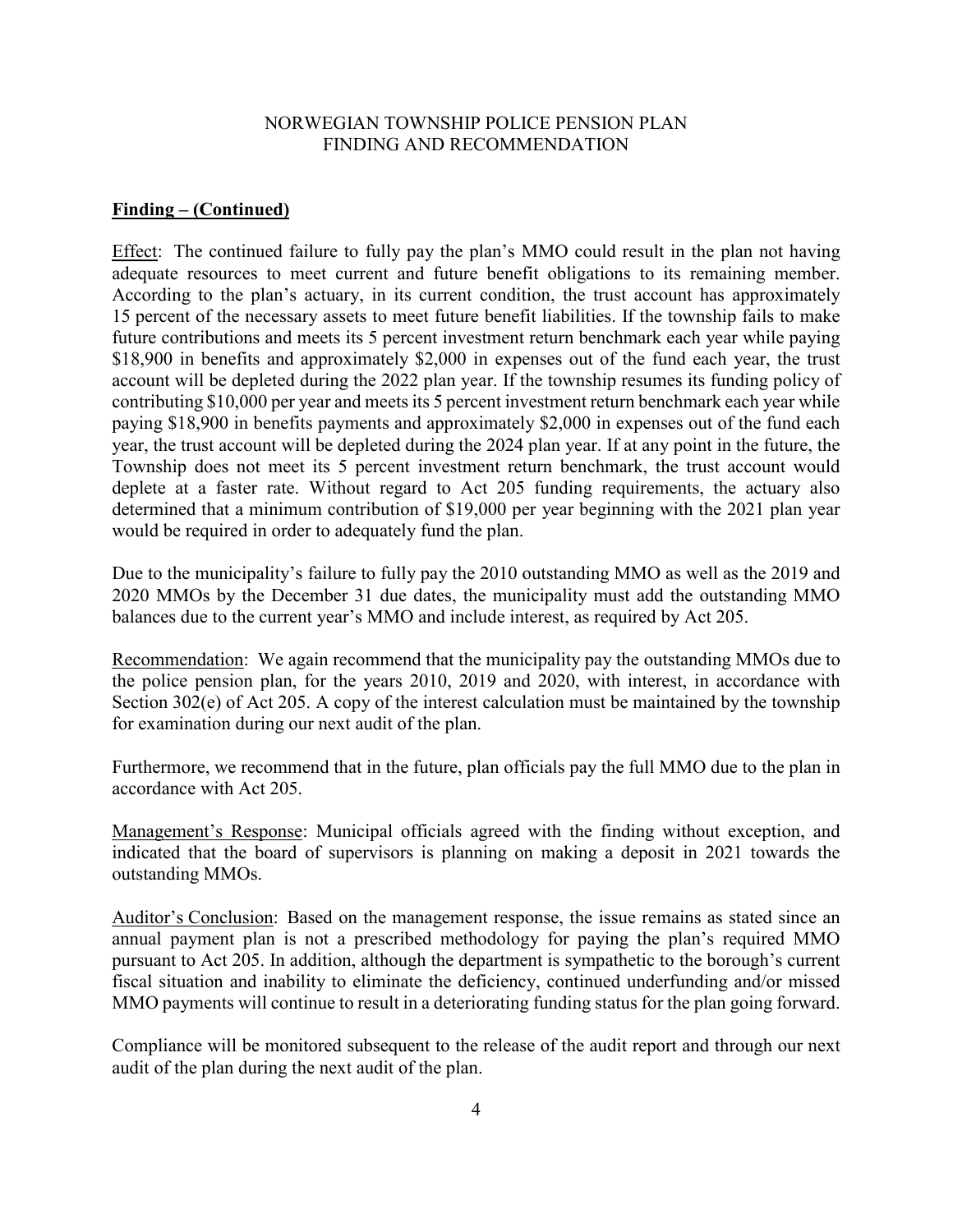## NORWEGIAN TOWNSHIP POLICE PENSION PLAN SUPPLEMENTARY INFORMATION (UNAUDITED)

#### SCHEDULE OF FUNDING PROGRESS

Historical trend information about the plan is presented herewith as supplementary information. It is intended to help users assess the plan's funding status on a going-concern basis, assess progress made in accumulating assets to pay benefits when due, and make comparisons with other state and local government retirement systems.

The actuarial information is required by Act 205 biennially. The historical information, beginning as of January 1, 2015, is as follows:

|                | (1)           | $^{(2)}$      | 3)                     | (4)     |
|----------------|---------------|---------------|------------------------|---------|
|                |               |               | Unfunded               |         |
|                |               | Actuarial     | (Assets in             |         |
|                |               | Accrued       | Excess of)             |         |
|                | Actuarial     | Liability     | Actuarial              |         |
| Actuarial      | Value of      | $(AAL)$ -     | Accrued                | Funded  |
| Valuation      | Assets        | Entry Age     | Liability              | Ratio   |
| Date           | (a)           | (b)           | $(b) - (a)$            | (a)/(b) |
| $01 - 01 - 15$ | 276,292<br>\$ | \$<br>286,165 | 9,873<br>$\mathcal{S}$ | 96.5%*  |
| $01 - 01 - 17$ | 255,864       | 277,310       | 21,446                 | 92.3%*  |
| $01 - 01 - 19$ | 237,948       | 267,193       | 29,245                 | 89.1%*  |

Note: The market values of the plan's assets at 01-01-15, 01-01-17, and 01-01-19 have been adjusted to reflect the smoothing of gains and/or losses over a 5-year averaging period. This method will lower contributions in years of less than expected returns and increase contributions in years of greater than expected returns. The net effect over long periods of time is to have less variance in contribution levels from year to year.

\* The actuarial value of assets at 01-01-15, 01-01-17 and 01-01-19 contains a receivable from the township amounting to \$147,457, \$146,103 and \$140,195, respectively, for the outstanding 2010 pension obligation, which increases the funded ratio above its actual funding ratio, 42.5%, 37.4% and 35.1%, respectively, based on actual assets available for benefits as of the respective valuation dates.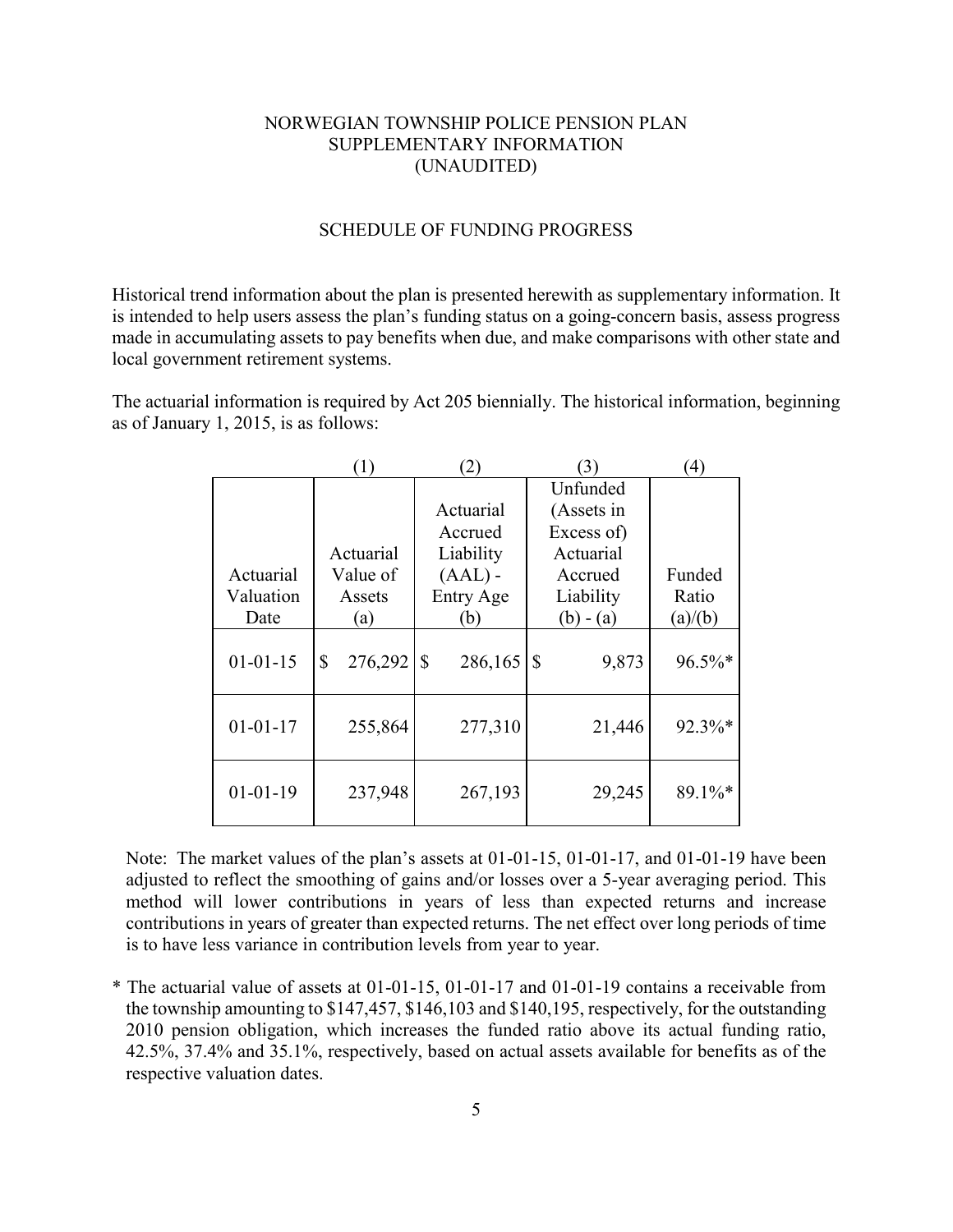# NORWEGIAN TOWNSHIP POLICE PENSION PLAN SUPPLEMENTARY INFORMATION (UNAUDITED)

The comparability of trend information is affected by changes in actuarial assumptions, benefit provisions, actuarial funding methods, accounting policies, and other changes. Those changes usually affect trends in contribution requirements and in ratios that use the actuarial accrued liability as a factor.

Analysis of the dollar amount of the actuarial value of assets, actuarial accrued liability, and unfunded (assets in excess of) actuarial accrued liability in isolation can be misleading. Expressing the actuarial value of assets as a percentage of the actuarial accrued liability (Column 4) provides one indication of the plan's funding status on a going-concern basis. Analysis of this percentage, over time, indicates whether the system is becoming financially stronger or weaker. Generally, the greater this percentage, the stronger the plan.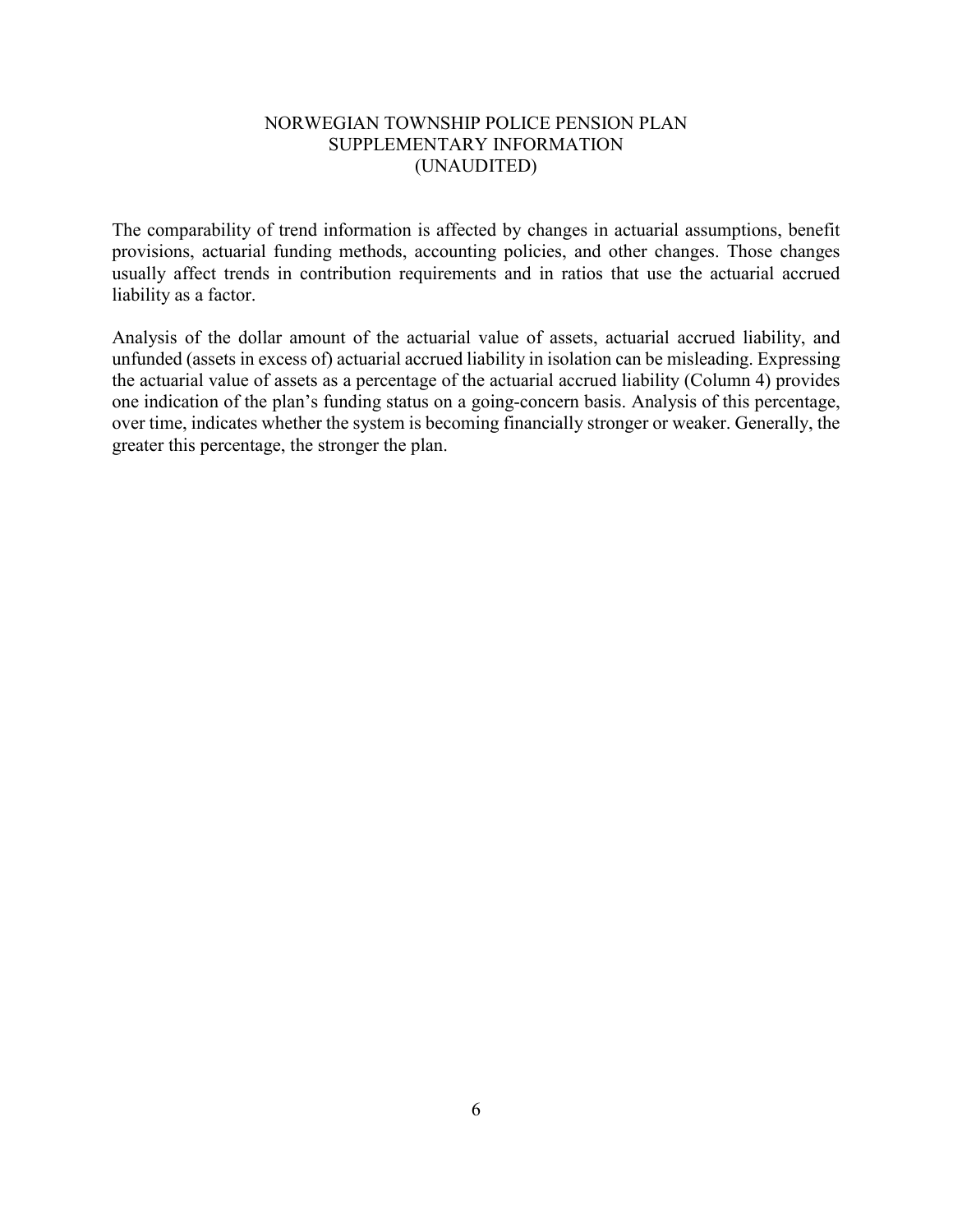# NORWEGIAN TOWNSHIP POLICE PENSION PLAN SUPPLEMENTARY INFORMATION (UNAUDITED)

# SCHEDULE OF CONTRIBUTIONS FROM EMPLOYER AND OTHER CONTRIBUTING ENTITIES

| Year Ended December 31 | Annual Required<br>Contribution* | Percentage Contributed |
|------------------------|----------------------------------|------------------------|
| 2015                   | \$<br>940                        | 100.0%                 |
| 2016                   | 940                              | 100.0%                 |
| 2017                   | 3,018                            | 100.0%                 |
| 2018                   | 3,445                            | 100.0%                 |
| 2019                   | 3,445                            | $\ast$                 |
| 2020                   | 3,445                            | $\ast$                 |

*\* The township had an outstanding obligation due the police pension plan for the year according to Act 205 as disclosed in the finding contained in this report. The total overall funding deficiency to the police pension plan as of December 31, 2020, amounted to \$170,419 according to the plan's actuary.*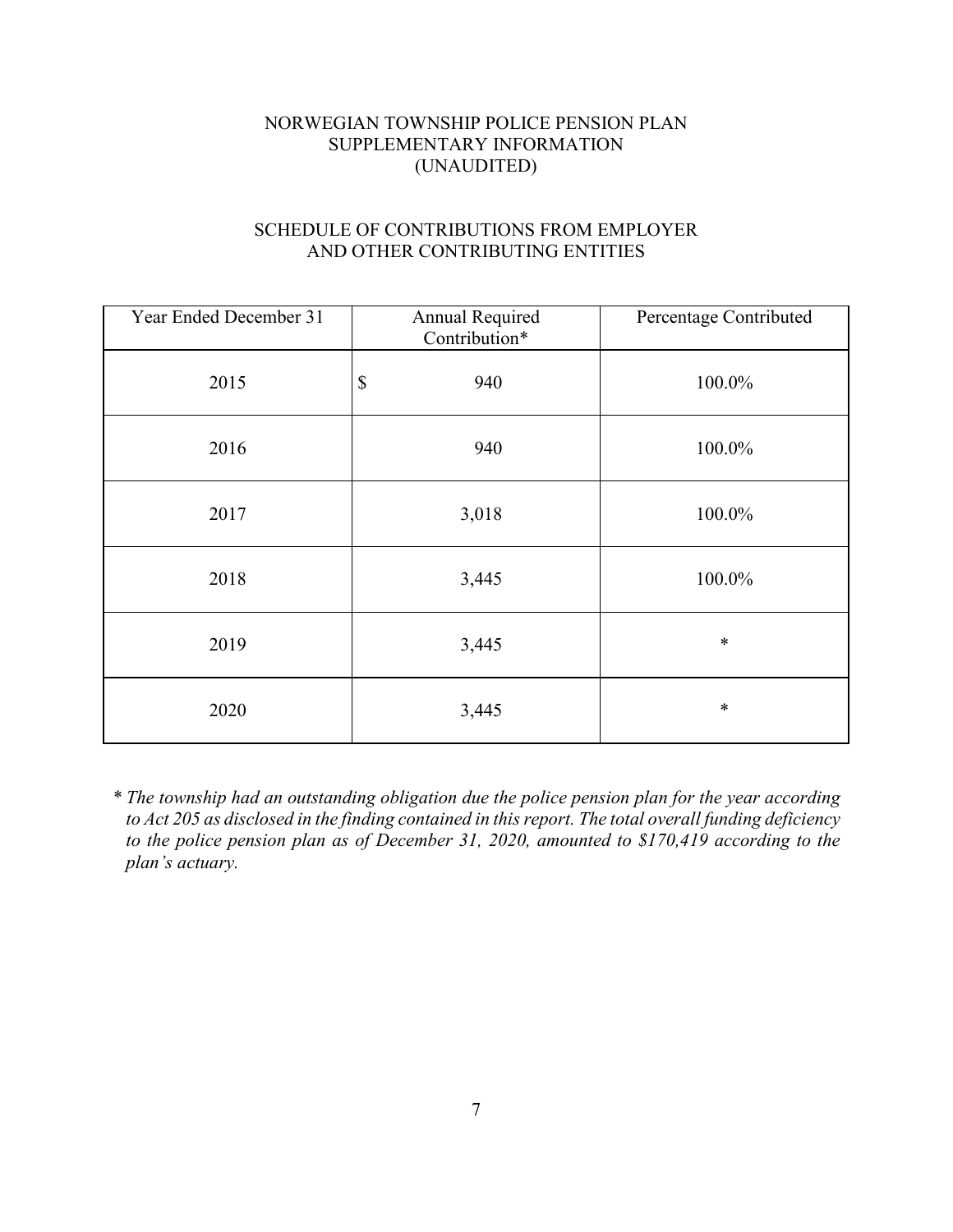# NORWEGIAN TOWNSHIP POLICE PENSION PLAN SUPPLEMENTARY INFORMATION NOTES TO SUPPLEMENTARY SCHEDULES (UNAUDITED)

The information presented in the supplementary schedules was determined as part of the actuarial valuation at the date indicated. Additional information as of the latest actuarial valuation date follows:

| Actuarial valuation date      | January 1, 2019              |
|-------------------------------|------------------------------|
| Actuarial cost method         | Entry age normal             |
| Amortization method           | Level dollar                 |
| Remaining amortization period | 1 year                       |
| Asset valuation method        | Fair value, 5-year smoothing |
| Actuarial assumptions:        |                              |
| Investment rate of return     | $5.0\%$                      |
| Projected salary increases    | 3.5%                         |